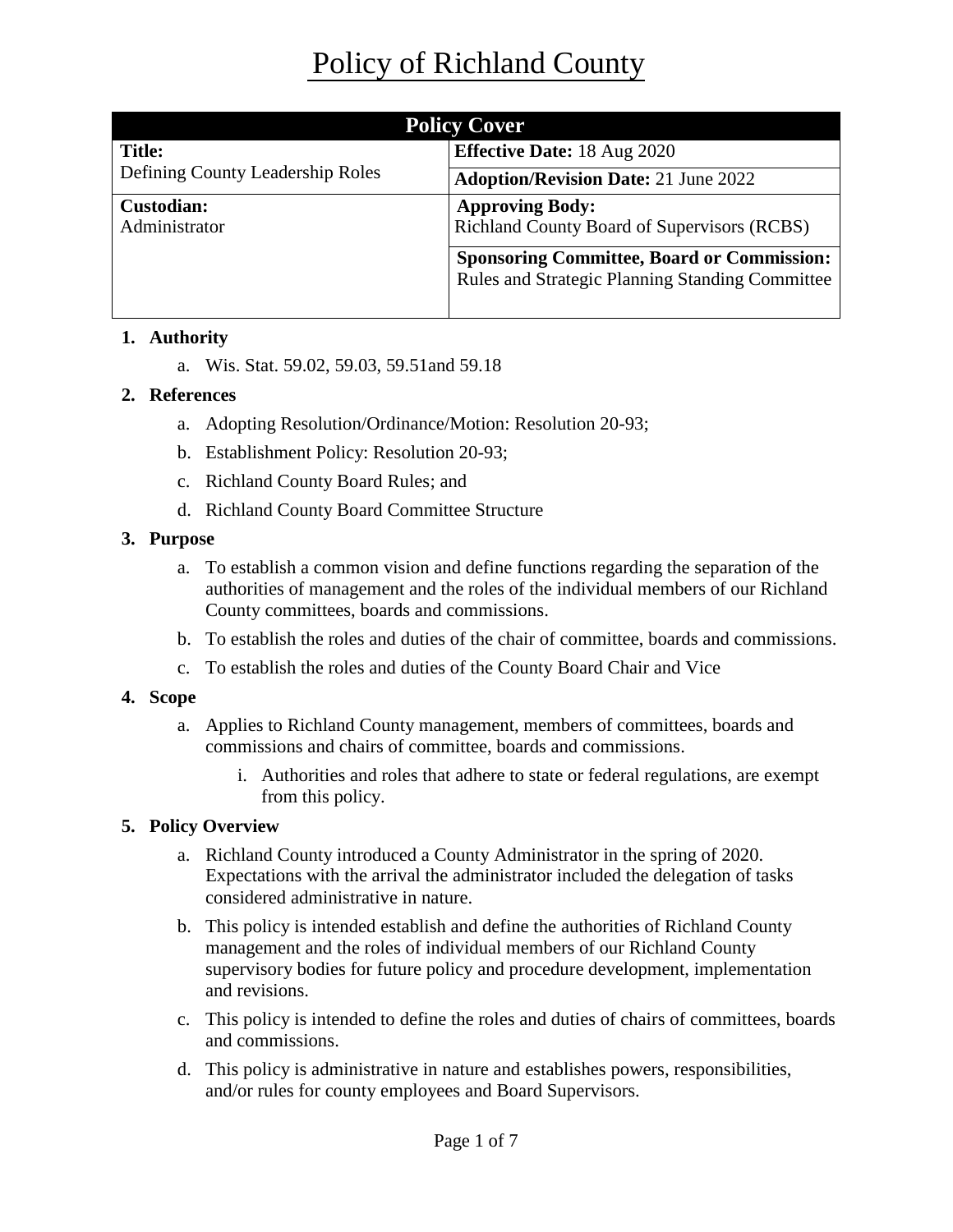## **6. Policy Performance**

- a. All future Richland County policy development and revisions shall comply with the authorities and roles established through this policy. (Reference Section 11. Implementation of policy)
- b. The quantifiable performance indicator for this policy is one-hundred percent (100%) compliance for all new and/or revised Richland County policies with exception as described 4(a)(i).

# **Policy Content**

## **7. Management Authorities:**

- a. Richland County reserves any and all management rights regarding county operations under Federal and State regulations.
- b. The Richland County Administrator, Richland County Department Heads, or designees, are tasked with fiscal and ethical management of county personnel, resources and operations.
- c. The authorities and responsibilities of management include, but are not limited to:
	- i. Manage and direct employees;
	- ii. Ensure compliance with all regulations and laws impacting operations;
	- iii. Enforce policies and standards of performance;
	- iv. Propose ordinances, resolutions, rules, or policy to committees, boards or commissions;
	- v. Hire, promote, schedule, transfer and assign employees;
	- vi. Lay off and recall employees;
	- vii. Investigate workplace actions and direct administrative leave;
	- viii. Discharge employees or take corrective and/or disciplinary action, except as by State Statute or Federal Regulations;
	- ix. Authorize and restrict access to department properties and equipment;
	- x. Schedule overtime as required;
	- xi. Develop job descriptions and assign work duties;
	- xii. Introduce new or improved operation methods or change existing operation methods;
	- xiii. Prepare and present operating budgets;
	- xiv. Contract for goods and services;
	- xv. Discontinue unrequired operations of services;
	- xvi. Partner with other counties, agencies or organizations;
	- xvii. Educate oversight committee, county board and interested parties on department services;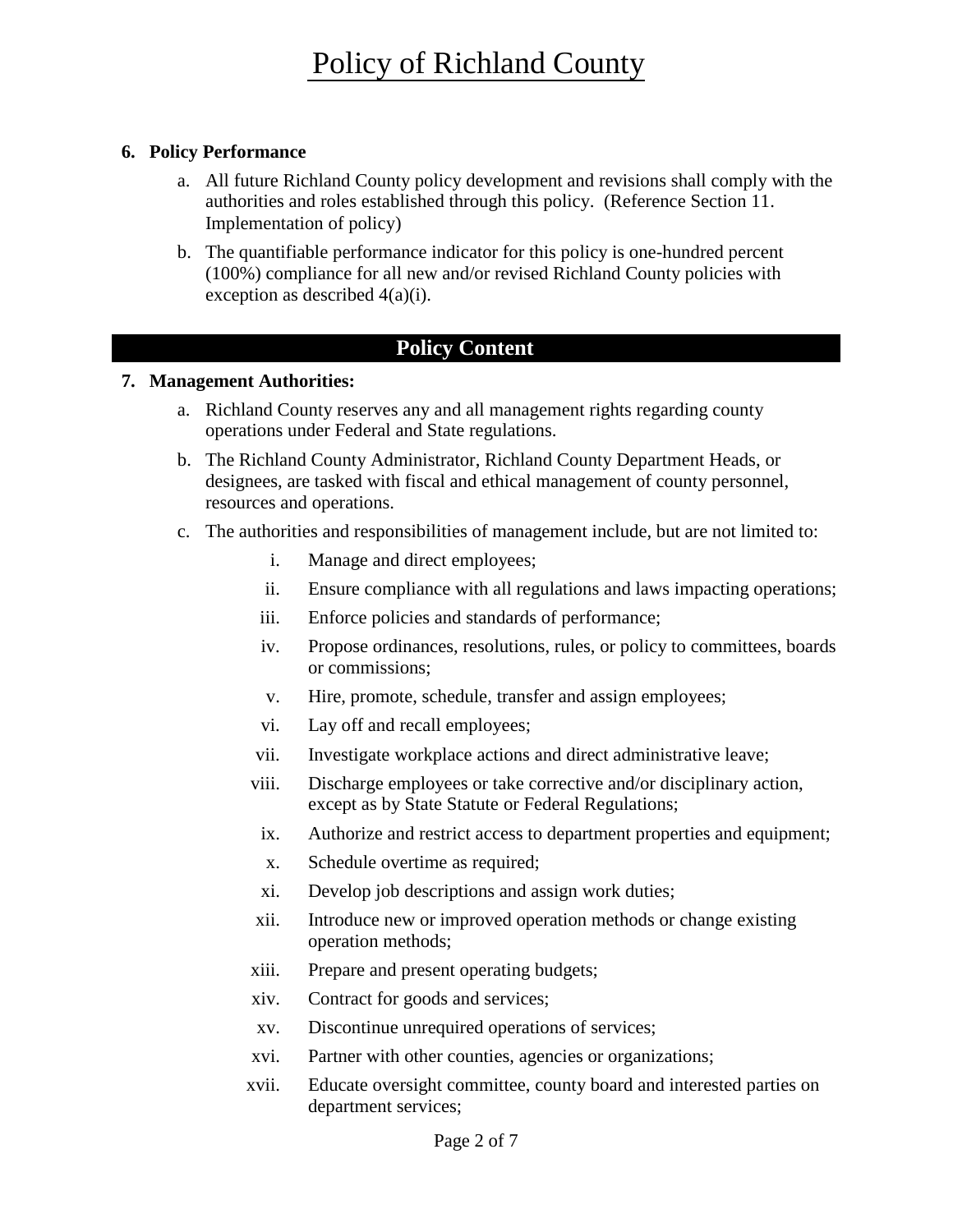xviii. Direct operations of Richland County; and delegate management authorities as appropriate.

#### **8. Roles of Individual Members of Committee, Boards and Commissions:**

- a. The Richland County Board of Supervisors and members of Richland County committee, board or commission are responsible for establishing policy that provides the framework for county staff to run operations on behalf of Richland County. Such decisions are made as collective bodies and not by individual members.
- b. Committee, Boards and Commissions authorities and responsibilities are defined through state statute and Richland County Committee structure.
- c. Members of committee, boards and commissions are expected to individually contribute to a collaborative effort to make policy decisions that support the strategic mission and advance the priorities of the county. Examples of individual member activities include, but are not limited to:
	- i. Propose ordinances, resolutions, rules, or policy to committees, boards or commissions;
	- ii. Take part in activities of the board and/or serving on one or more standing committees or commissions;
	- iii. Participate in the process of debate and voting on proposed ordinances, resolutions and motions in county board and committee meetings;
	- iv. Provide oversight and advice to the management of county regarding delivery of county services
	- v. Respond to the needs of constituents and informing administration of community service concerns;
	- vi. Express priorities for the delivery of county services through the annual budget, tax levy and strategic planning processes;
	- vii. Request information needed to make informed decisions;
	- viii. May consult on projects at the request of administration, in a voluntary capacity;
	- ix. Discuss appropriate county matters with fellow members but avoid walking quorums.
- d. No individual member, chair or otherwise, has individual authority or responsibility with respect to committee's official business unless specified in county policy, through state statute or RCBS rules.

## **9. Roles of the Chairs of Committees, Boards, or Commissions:**

a. The following duties and responsibilities are placed on the presiding member of the committee, board or commission: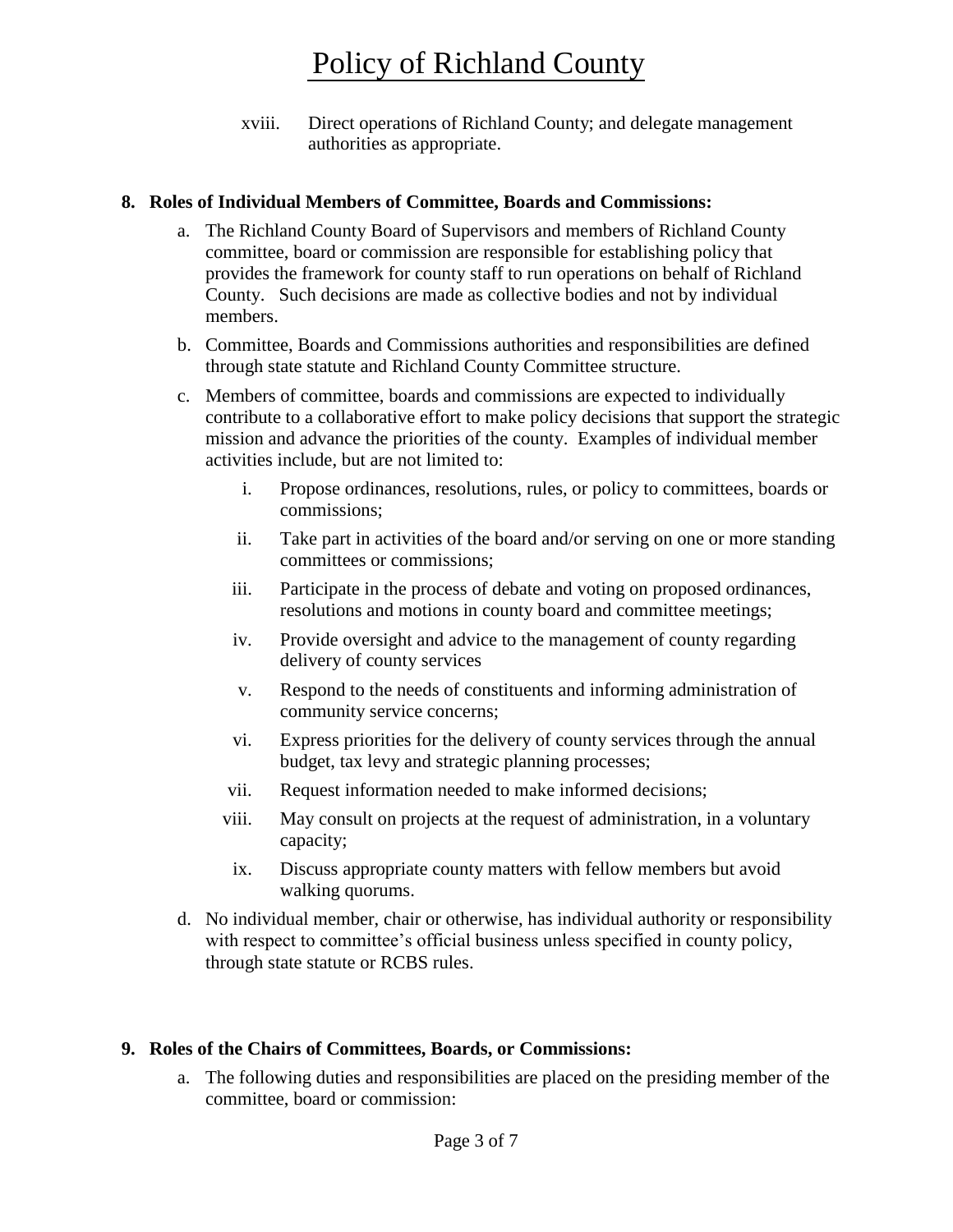# Policy of Richland County

- i. Approve placement of items of the body's meeting agenda;
- ii. Confirm that proper posting of meeting agenda was fulfilled prior to conducting business;
- iii. Announce, at the conclusion of the roll call, the fact of the presence of a quorum, or not, as the case by be;
- iv. Put to vote the questions which are regularly moved or which necessarily arise in the course of the proceedings, and to announce the result;
- v. Restrain the members while engaged in debate within the rules of order;
- vi. Preserve order and decorum, decide all questions or order and shall inform the Board, when necessary, on any point of order or practice. She/he may speak to points of order in preference to others and seek the advice of the County Clerk, Corporation Counsel, Administrator, Department Head, Subject Matter Expert, etc. on such points of order or practice. She/he shall decide questions of order, subject to an appeal by any member;
- vii. Clear the meeting floor when adjourning or moving into closed session;
- viii. Use discretion in the order of addressing agenda items;
- ix. Limit time on the floor to speakers unless overruled by a majority vote of the body present;
- x. Appoint/ensure that minutes are recorded;
- xi. Use discretion in the seating configuration for meetings;
- xii. Approve time, date and location of the next meeting if not designated in the previous meeting's adjournment; or if the time, date and location designated in the previous meeting's adjournment is not reasonable as determined by the County Board Chair; and
- xiii. Authorize departments under the body's supervision to take emergency action to act on proposed contract, expenditure or program initiative (Rule #14e, page 6)
- b. Succession of the presiding official:
	- i. In the event the Chair is absence, unable or unfit to preside, the duties and authorities shall abide by the following succession plan:
		- 1. Vice Chair
		- 2. Secretary
		- 3. Longevity of service on the committee, board or commission
		- 4. Alphabetical by last name

#### **10. Roles of the County Board Chair and Vice:**

- a. The following duties and responsibilities are placed on the County Board Chair:
	- i. Perform all duties required of the Chair until the County Board elects a successor.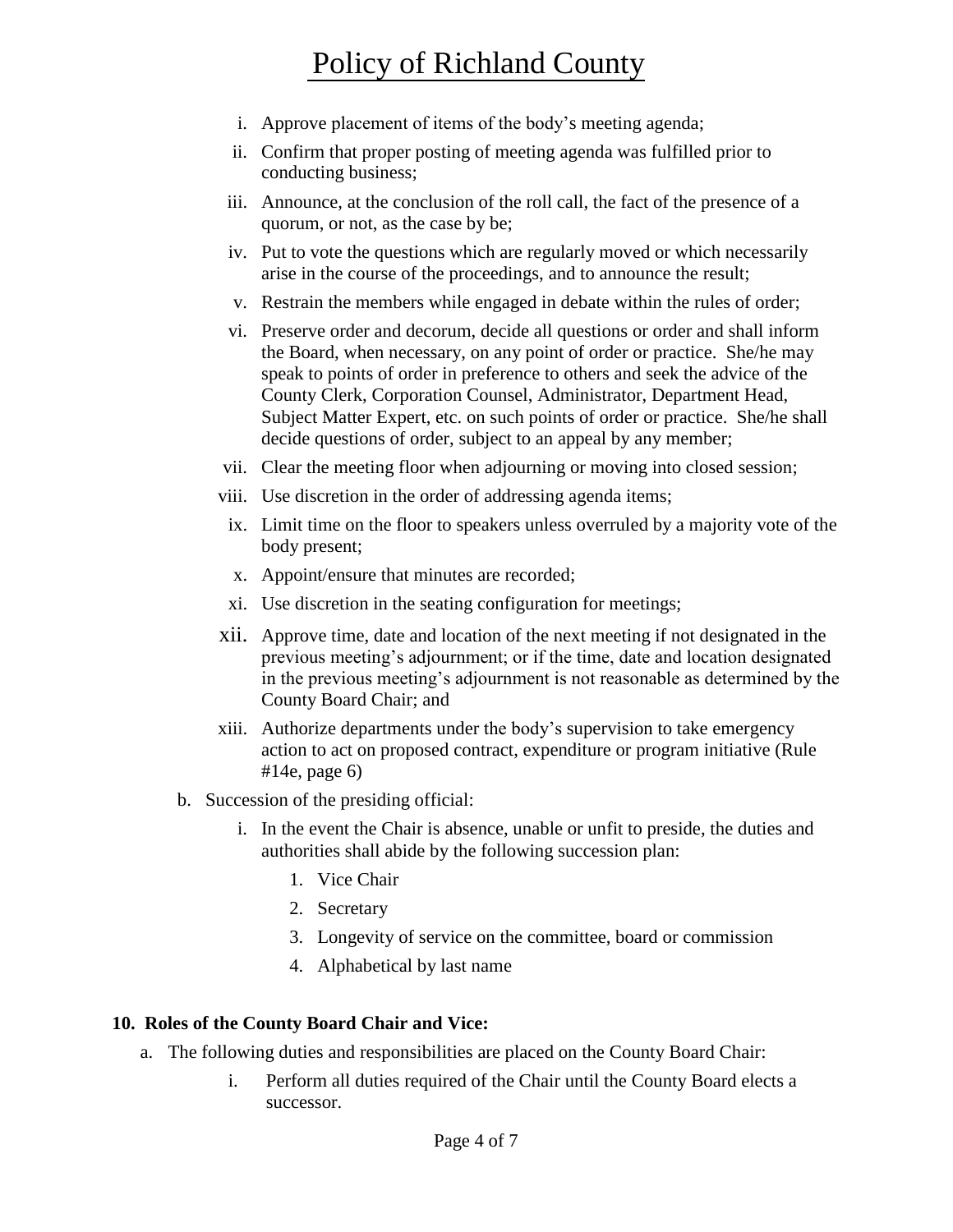# Policy of Richland County

- ii. Preside at County Board meetings and meetings of the Finance & Personnel Standing Committee when present.
- iii. Countersign all ordinances of the County Board.
- iv. Act as the chief elected spokesperson, and coordinates with the Administrator, who is the chief administrative spokesperson for the County.
- v. Recommend appointment of County Board supervisor members of bodies at the organizational meeting, subject to County Board confirmation (with exceptions of Pine Valley and Child Support, Finance and Personnel, and Rules and Strategic Planning).
- vi. Be responsible for the preparation of the agenda of the County Board in conjunction and with the assistance of the County Administrator and County
- vii. Act as a voting member, if a quorum is not otherwise present for a Standing Committee.
- viii. Assign all matters to the appropriate committee when there is doubt.
- ix. Represent the County at legislative hearings, conventions or other matters pertaining to the county. The Chair may delegate to department heads, County Administrator, other elected and appointed officers and other Board members such roles and responsibilities.
- x. Represent the County as a member of the following governmental bodies:
	- a) Southwest Wisconsin Workforce Development Board
	- b) Tax Incremental District Review Boards
	- c) Local Area Technical Colleges, Board Appointment Committees for Western Technical College, Southwest Wisconsin Technical College, and Madison Area Technical College
- b.
- xi. Recommend the permanent removal of a County Board member from a body, subject to County Board confirmation. The County Board Chair shall offer the option of resignation to a County Board member from a body, before a recommendation for removal is brought before the County Board.
- xii. Take care that all federal, state and local laws, rules and regulations, and board policies pertaining to county government are enforced.
- xiii. Carry out other powers and duties as are set forth in County ordinances, resolutions, County Board rules, and County Board body structure.
- b. The following duties and responsibilities are placed on the County Board Vice Chair:
	- i. Perform the chairperson's duties in case of the absence or disability of the chairperson.
	- ii. Preside at meetings of the Rules & Strategic Planning Standing Committee when present.
	- iii. Carry out other powers and duties as are set forth in County ordinances,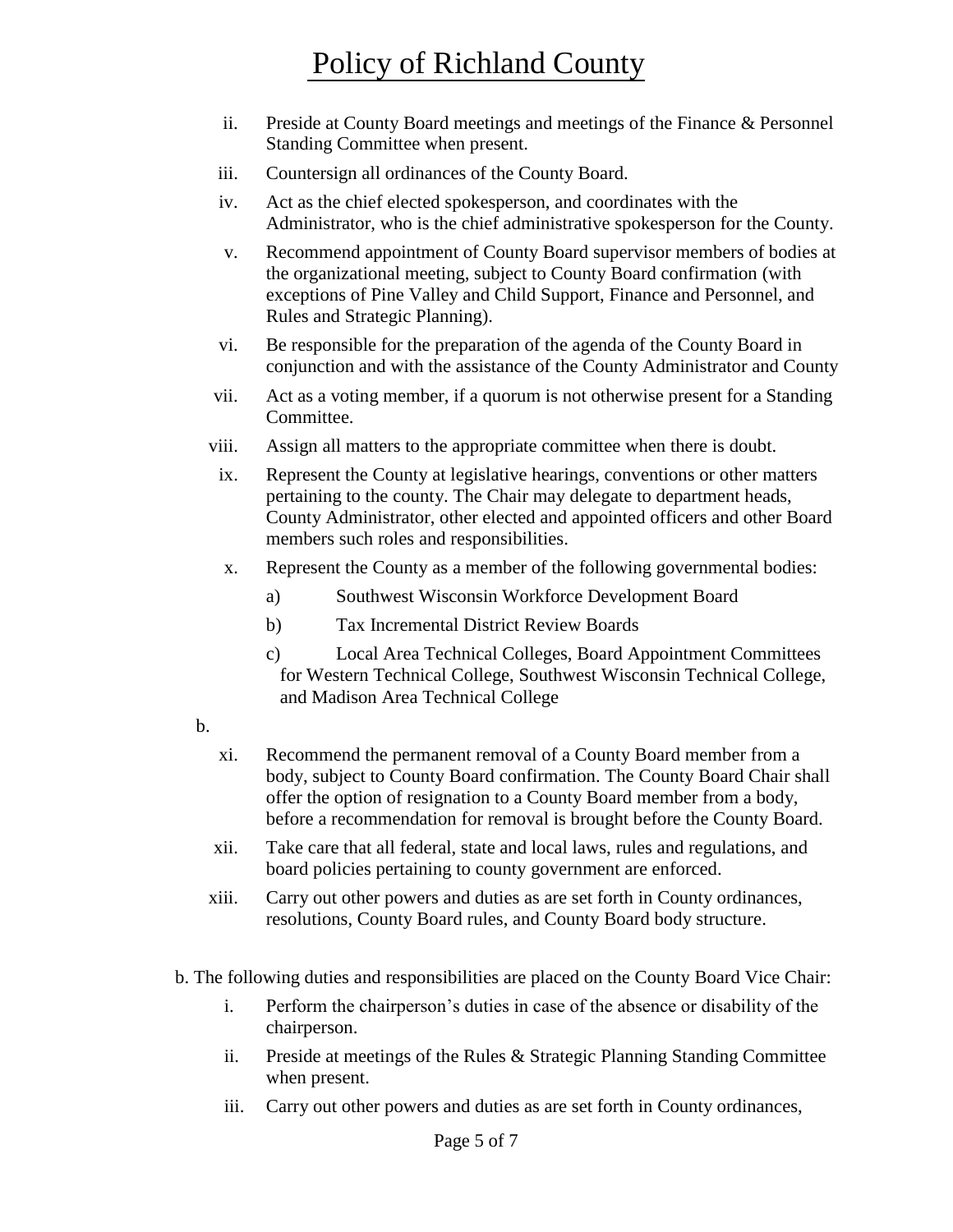# Policy of Richland County

resolutions, County Board rules, and County Board body structure.

#### **11. Implementation of Policy:**

a. All current rules, ordinances, policies and procedures (at the time of adoption) that contradict with this policy remain in effect and take precedence over this policy until such a time where the conflicting policies are amended to reflect the vision and directives set forth in this policy.

| <b>Revision History</b>          |                                                                        |                                              |  |
|----------------------------------|------------------------------------------------------------------------|----------------------------------------------|--|
| <b>Adoption/Revision</b><br>Date | <b>Overview of Adoption/Revision</b>                                   | <b>Adoption/Revision</b><br><b>Reference</b> |  |
| 18 Aug 2020                      | Original                                                               | Resolution 20-93                             |  |
| 30 Mar 2022                      | <b>Additions to roles of County Board</b><br>Chair and Vice Section 10 | Resolution 22-23                             |  |
| 21 June 2022                     | Title change and added representative<br>duties to the Board Chair     | Resolution $22 - 65$                         |  |